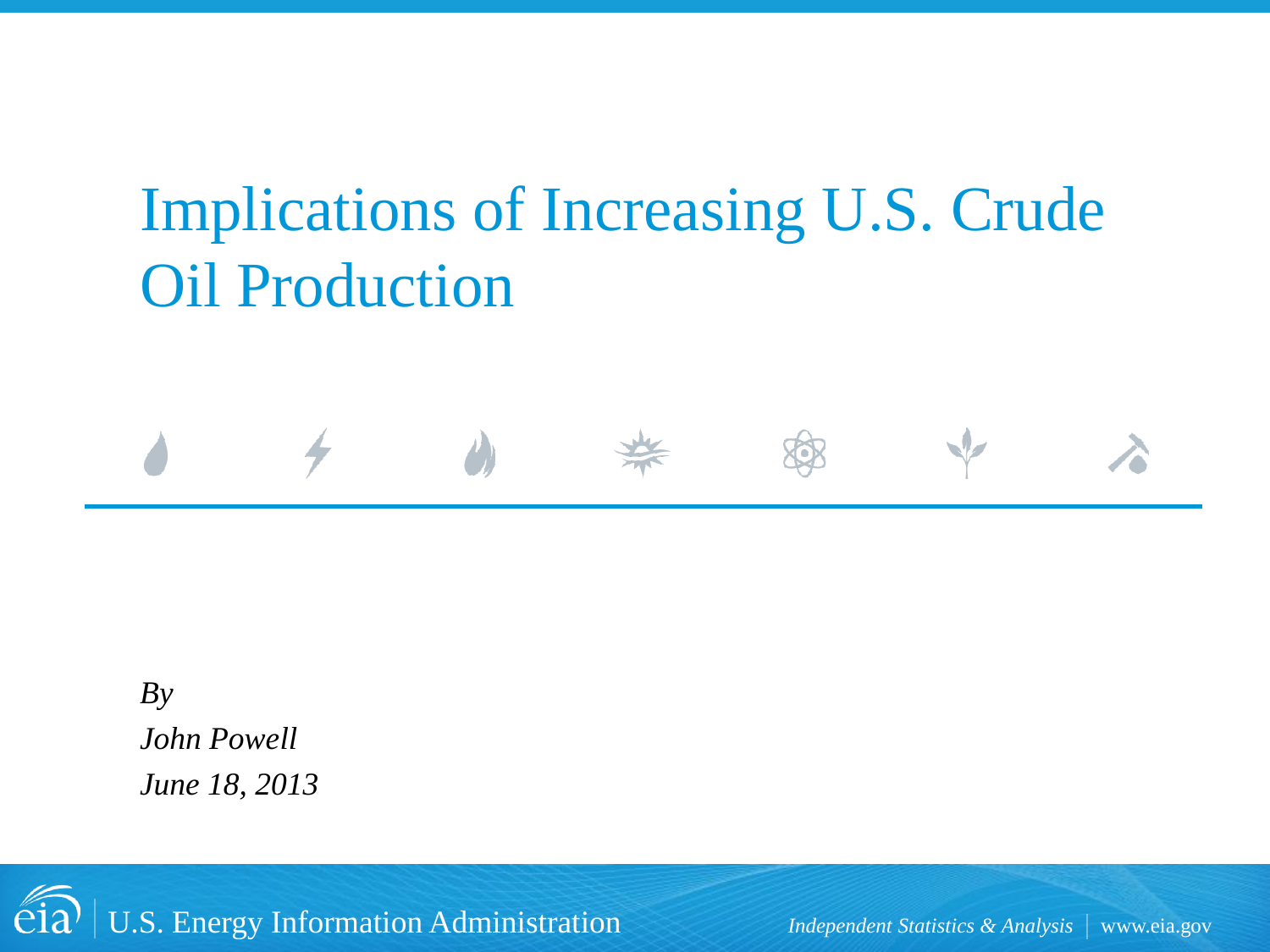U.S. crude oil production is up dramatically since 2010 and will continue to grow rapidly; this has implications for:

- Refinery operations
- Refinery investment
- Logistics infrastructure investment
- Exports of petroleum products
- Exports of crude oil

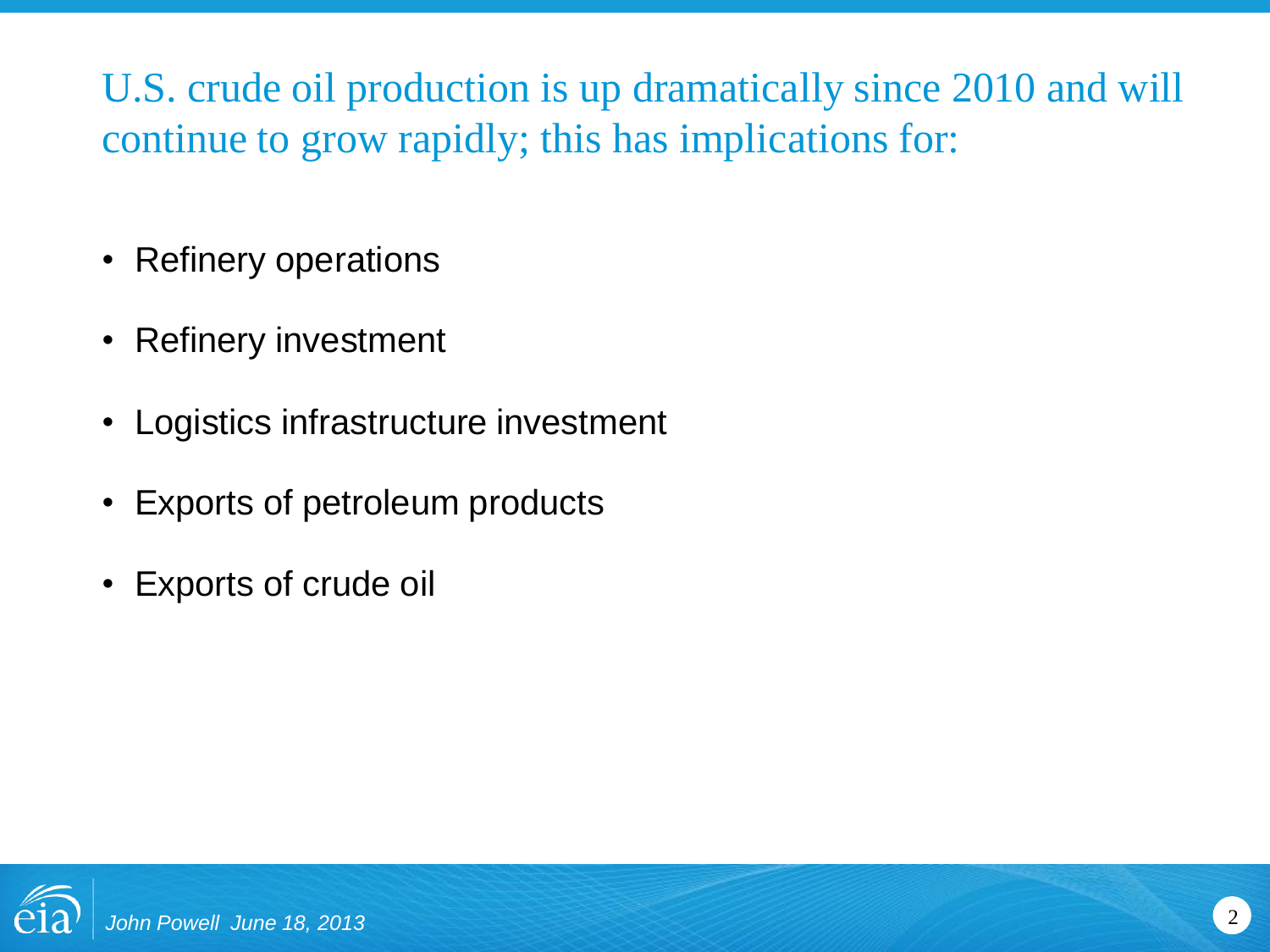#### Increased U.S. crude oil production has resulted in:

- Declines in U.S. crude imports
- Changes to refinery operations
- Logistical constraints in moving crude from production areas to refining areas
- Discounted prices for domestic "landlocked" crude vs. international seaborne crude

| U.S. Crude Prices (dollars per barrel) |         |         |  |  |  |
|----------------------------------------|---------|---------|--|--|--|
| 2008                                   | 2012    | Change  |  |  |  |
| 99.67                                  | 94.05   | (5.62)  |  |  |  |
| 96.94                                  | 111.63  | 14.69   |  |  |  |
| 2.73                                   | (17.58) | (20.31) |  |  |  |
|                                        |         |         |  |  |  |

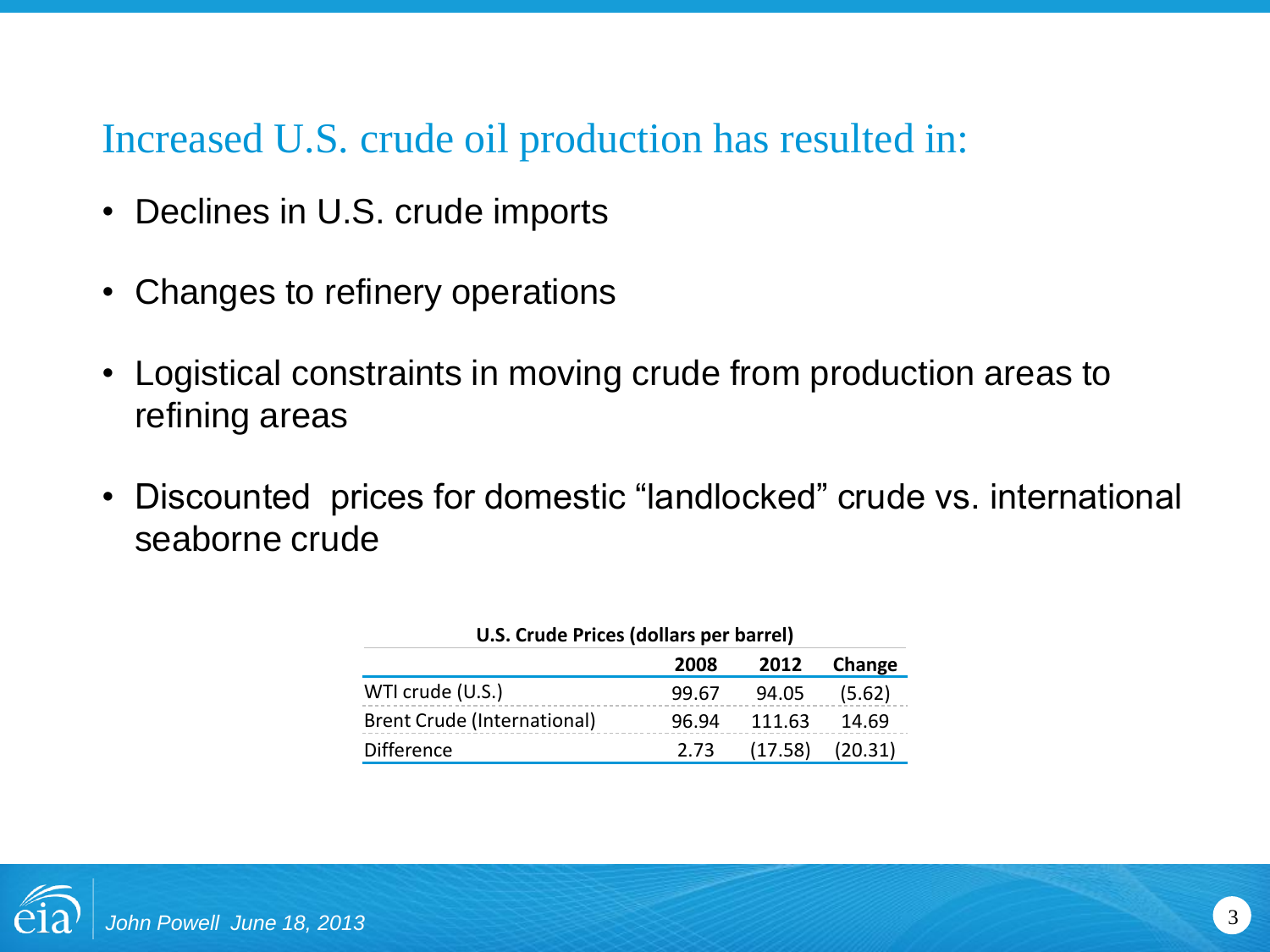# Crude import qualities have shifted as refiners replace imported crude with domestic production



*Source: U.S. Energy Information Administration*

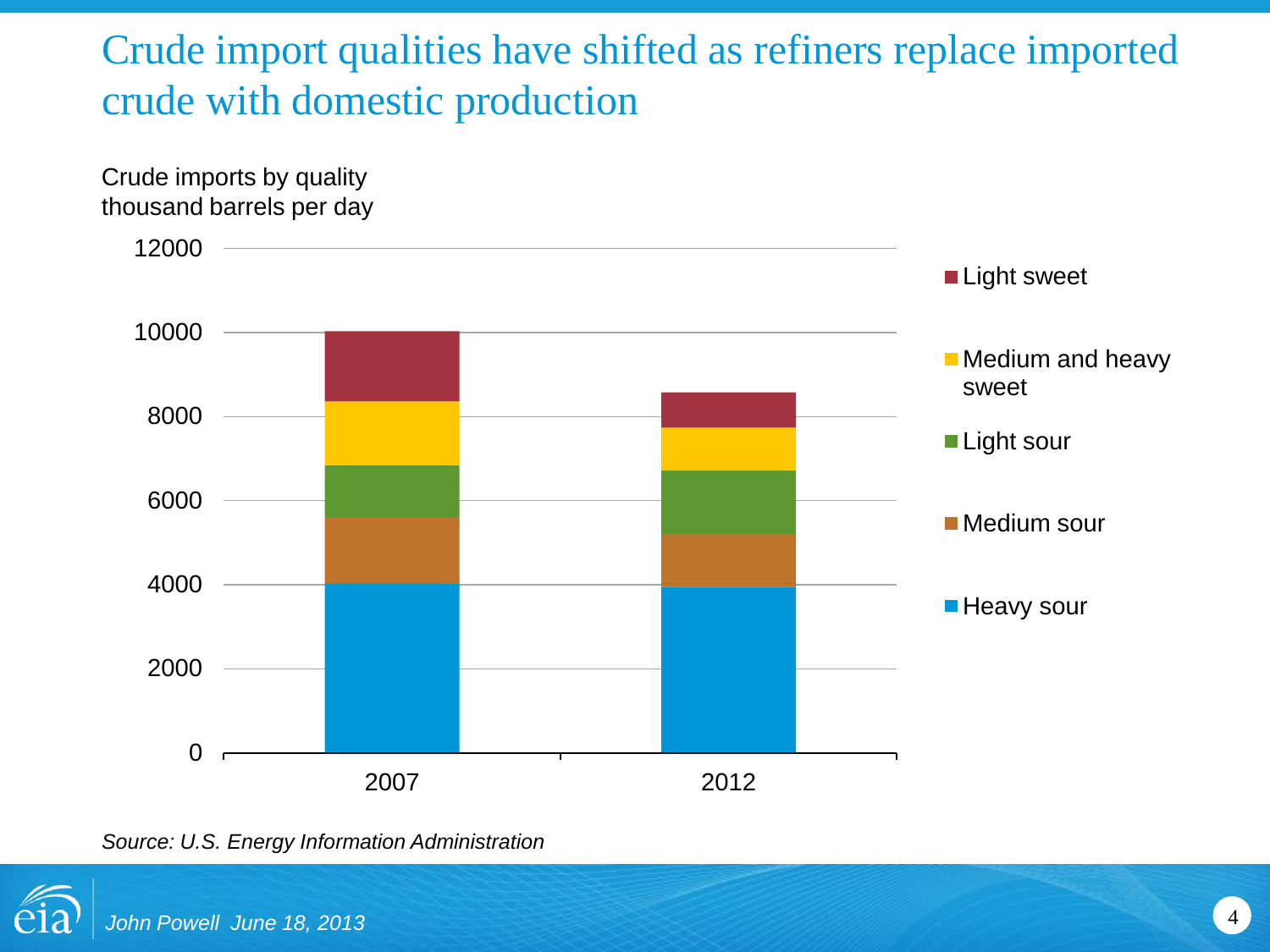# Refiners have increased processing of light sweet domestic tight oil by:

- Increasing crude runs to use any "unused" light sweet capacity
- Backing out imports of light sweet crude
- Blending different qualities of crude
- Depending on relative pricing of different qualities of crude, bypassing units designed to process heavy crude
- Depending on financial incentives, investing in refinery hardware to accommodate more light crude

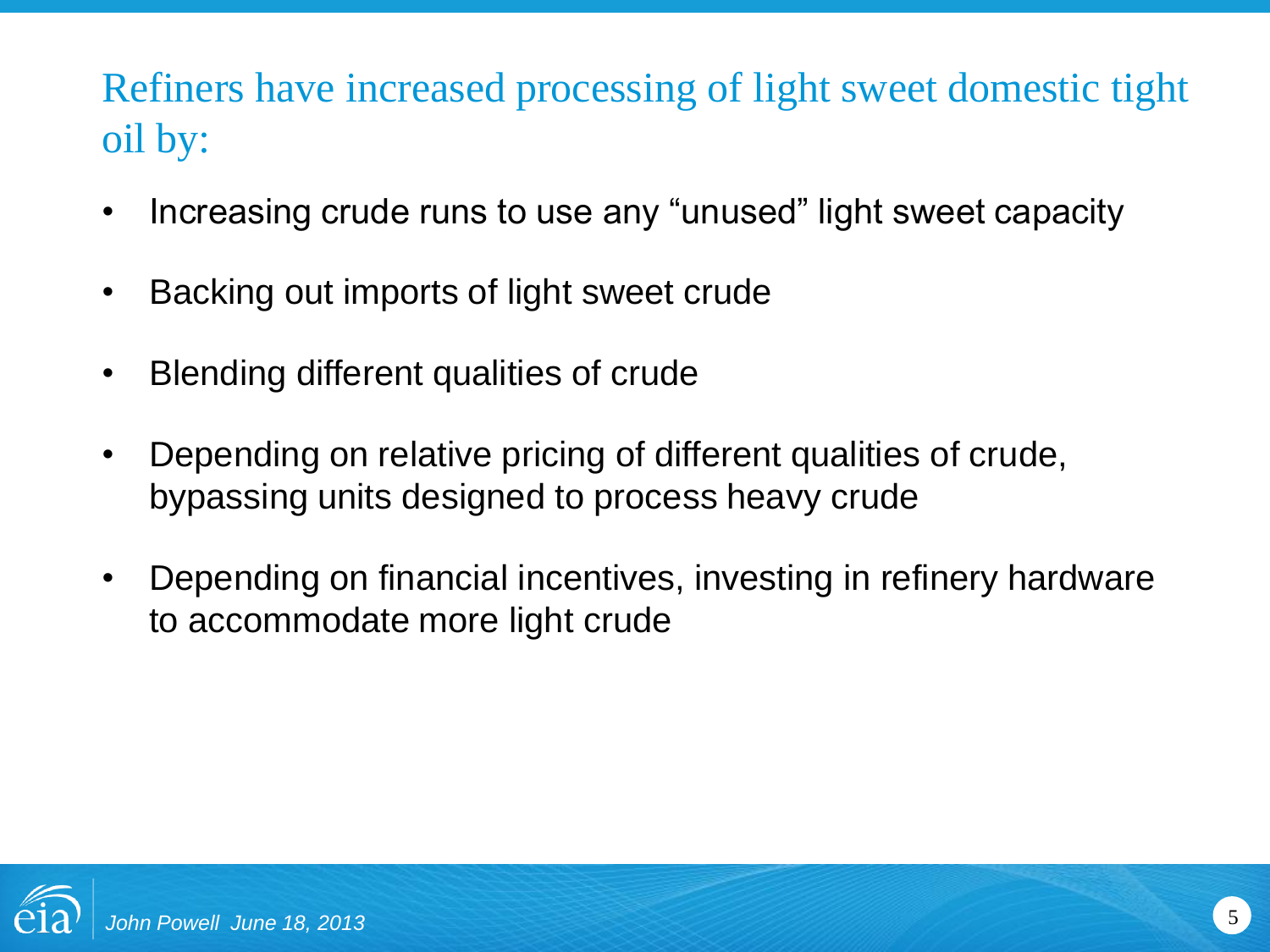# Discounted prices for tight oil

- Discounted prices result from lack of logistics infrastructure to move domestic crude to refining centers
- Pipeline capacity increasing but still inadequate: crude is moving via pipeline to the Midwest and the Gulf Coast
- Crude-by-rail is expanding quickly: crude is moving to the Gulf Coast as well as to refining centers on the East and West Coasts

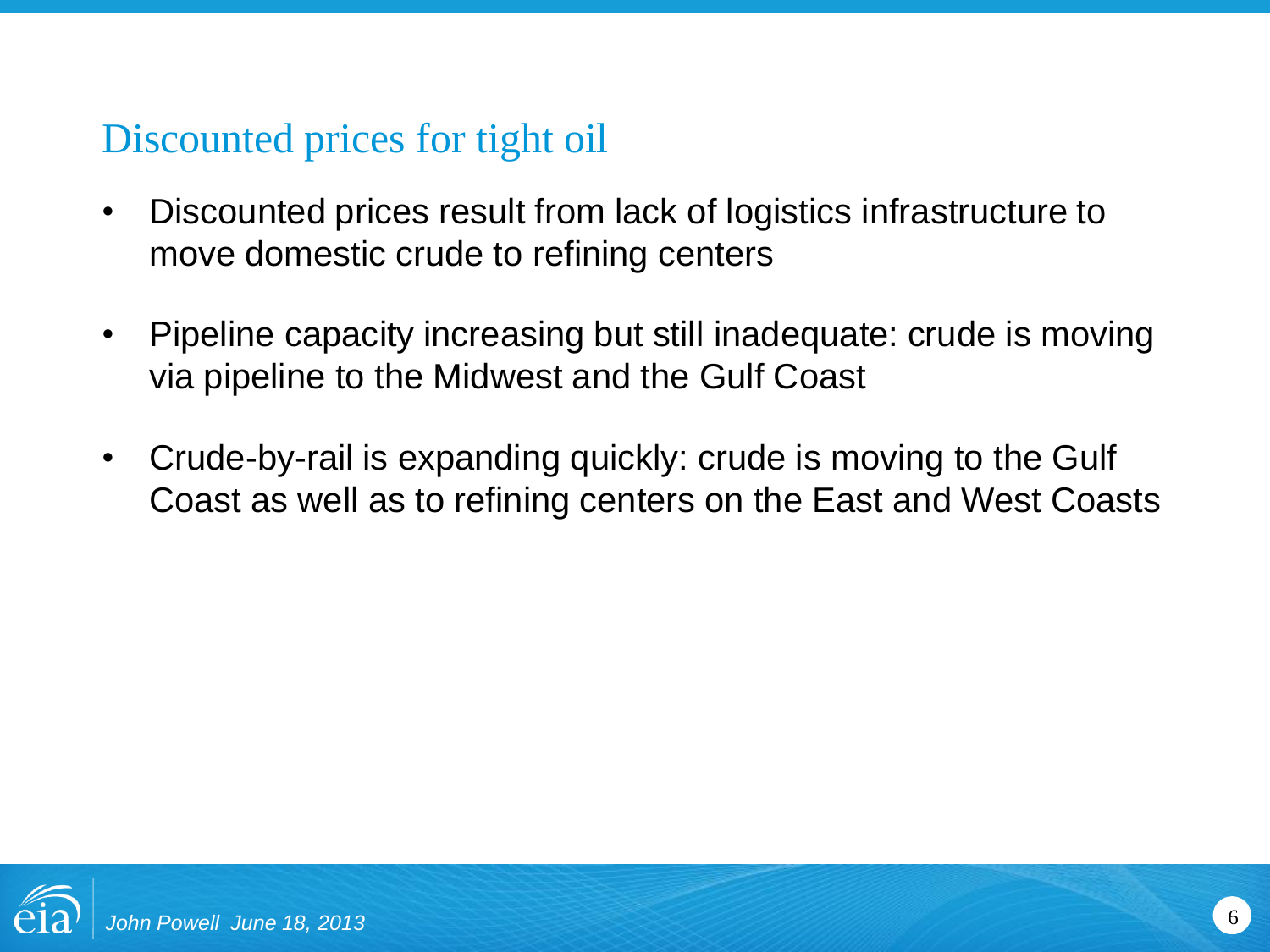## Discounted prices for "landlocked" domestic tight oil have incentivized refiners

Crude oil prices, rolling 5 day average dollars per barrel



*Source: Bloomberg*

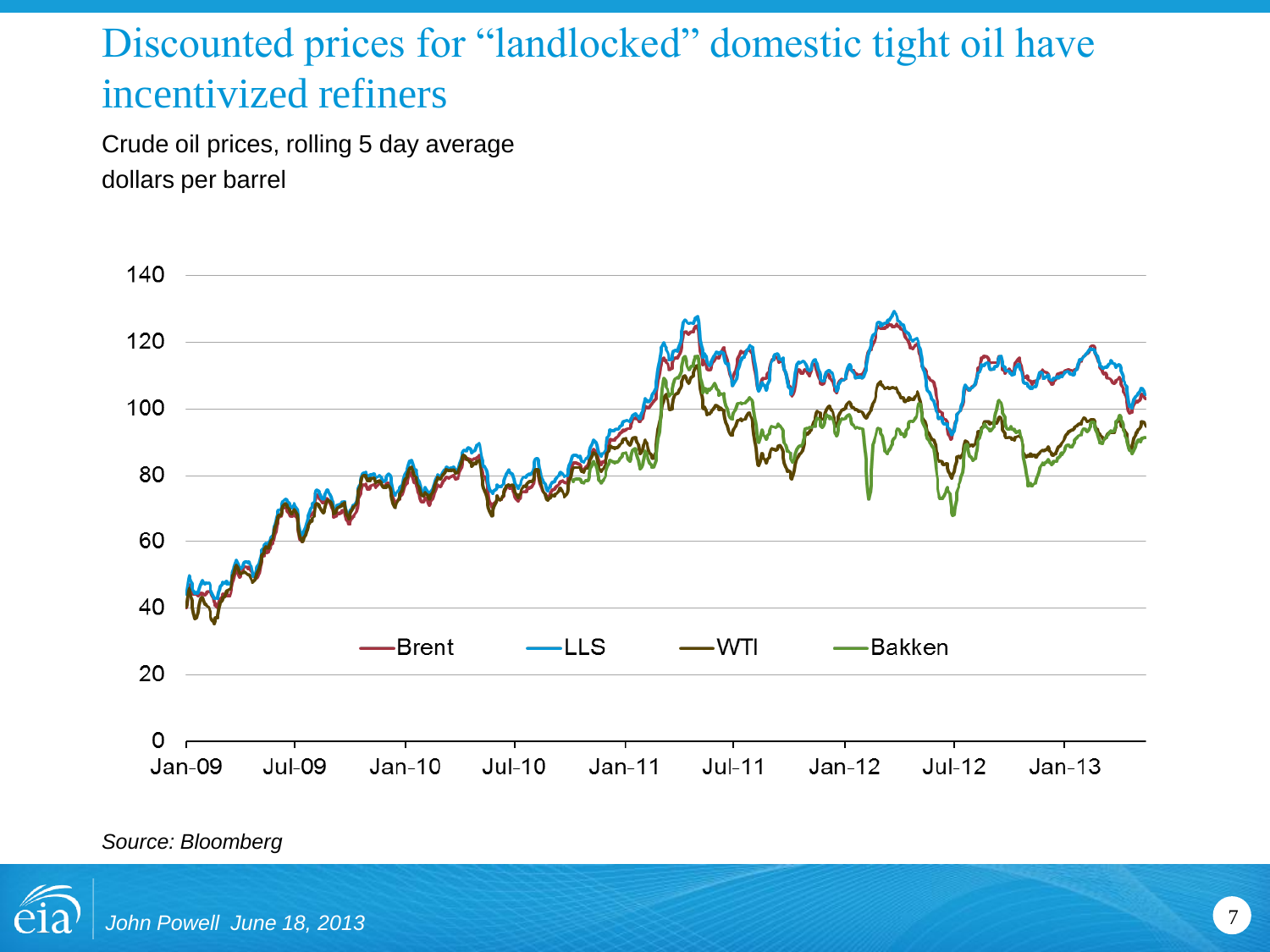# Logistics infrastructure: rail is expanding to serve the East and West Coasts as well as the Gulf

| <b>East Coast rail projects</b>                   | Location                   | <b>Operating</b><br>capacity | <b>Planned</b><br>capacity | <b>Planned</b><br>operating |  |
|---------------------------------------------------|----------------------------|------------------------------|----------------------------|-----------------------------|--|
| <b>Midstream Terminals</b>                        | (thousand barrels per day) |                              |                            |                             |  |
| <b>Global Energy Partners</b>                     | Albany, NY                 | 160                          |                            |                             |  |
| <b>Buckeye</b>                                    | Albany, NY                 | 130                          |                            |                             |  |
| <b>Plains All American</b>                        | Yorktown, VA               |                              | 130                        | 2013                        |  |
| <b>Sunoco Logistics Eagle Point</b>               | Westville, NJ              | 40                           |                            |                             |  |
| Eddystone Rail (Enbridge &<br>Canopy Prospecting) | Philadelphia, PA           |                              | 80                         | 2013                        |  |
|                                                   |                            | 80                           | 2014                       |                             |  |
| <b>Refinery Terminals</b>                         | (thousand barrels per day) |                              |                            |                             |  |
| <b>Philadelphia Energy Solutions</b>              | Philadelphia, PA           |                              | 140                        | 2013                        |  |
| <b>PBF Refining</b>                               | Delaware City, DE          | 110                          | 40                         | 2013                        |  |
| <b>Phillips Bayway</b>                            | Linden, NJ                 |                              | 60                         | Developing                  |  |
| <b>Totals</b>                                     |                            | 440                          | 530                        |                             |  |

*Source: Industry announcements*

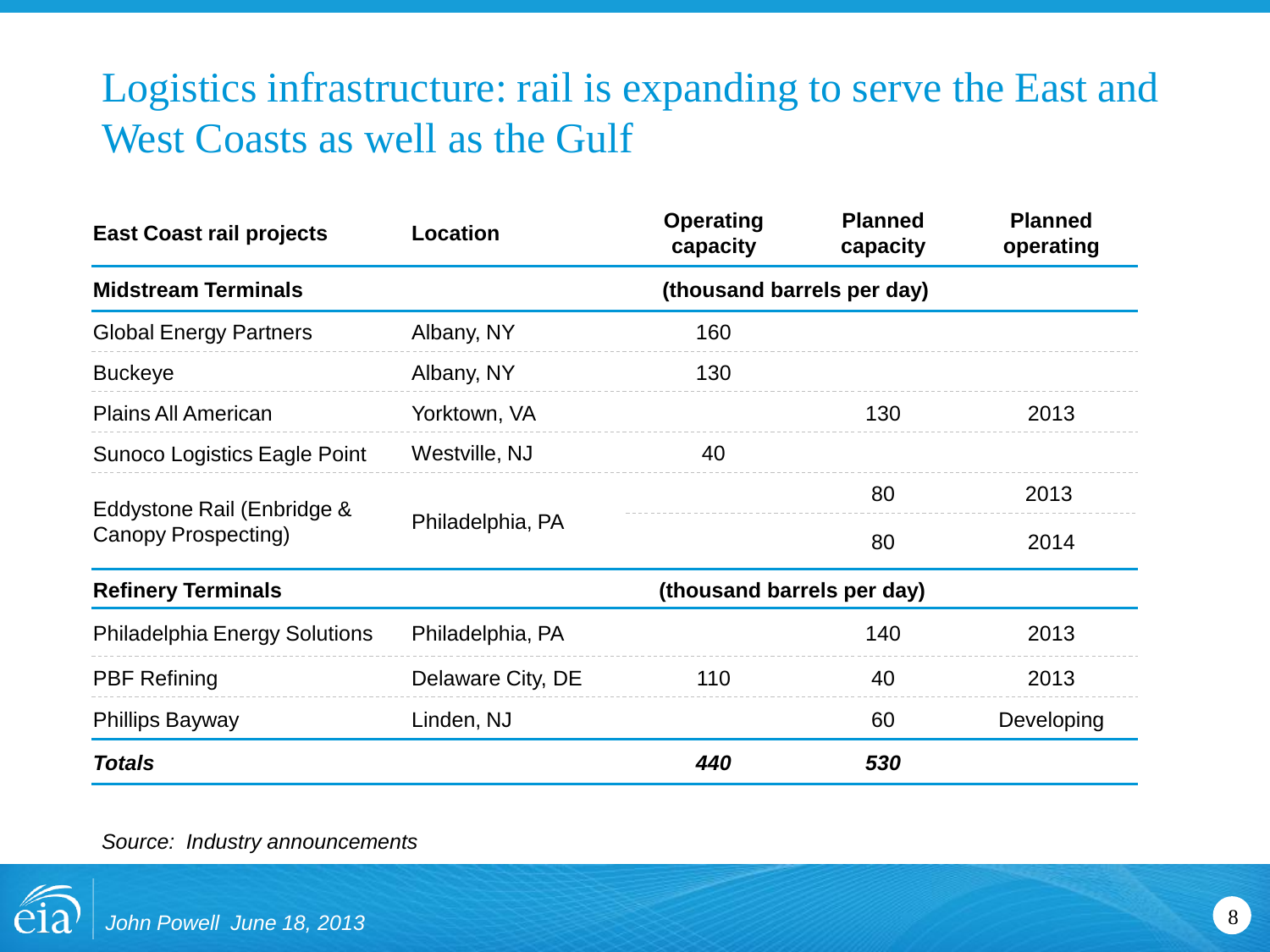# Discounted crude prices and low natural gas prices have supported product exports

Annual U.S. net imports of total petroleum products, 1949 – 2012 million barrels per day



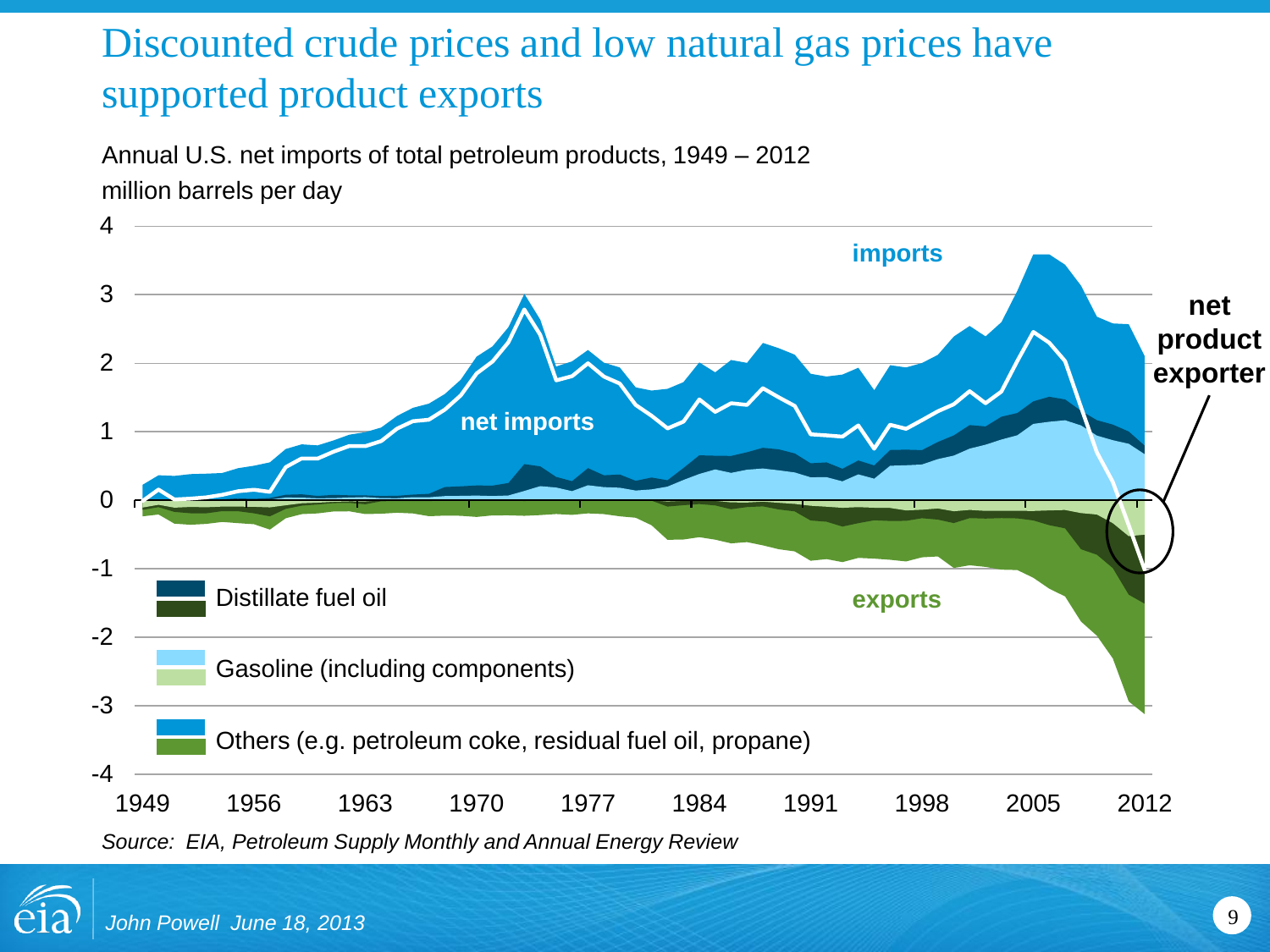How much more tight oil can be absorbed by changing refinery operations and blending different crude oil qualities?

- Varies by refinery
- Light end processing capability could be stressed
- Heavy end processing units could be underutilized
- Total crude processed could decline
- Product yields could shift more gasoline / less diesel

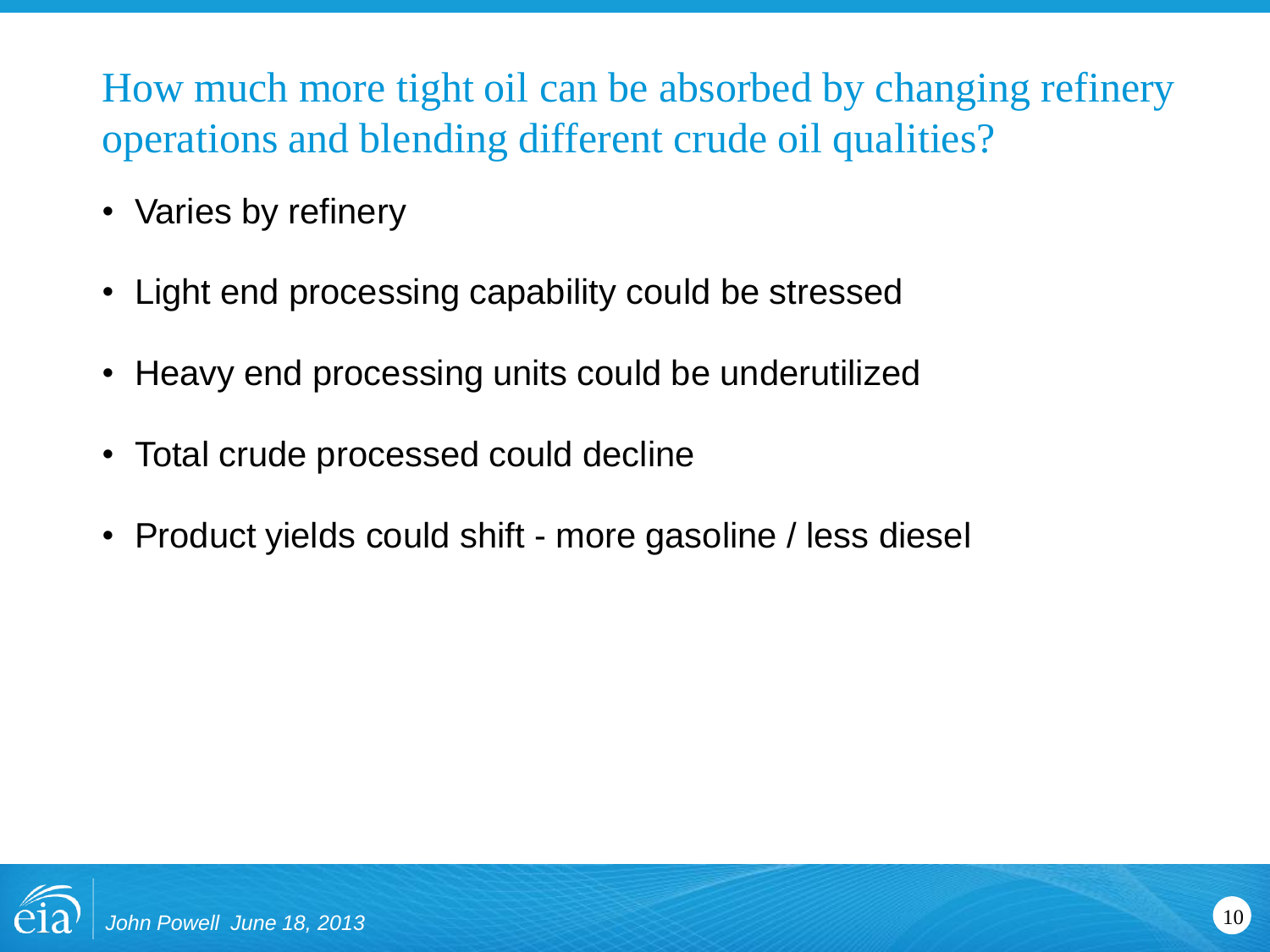# Will market conditions support capital investment?

- What about capital investment to increase light crude processing capability?
	- Some refiners have announced capital investment plans to support processing additional light crude
	- Decision to invest depends upon expectations about duration and magnitude of economic incentives and access to tight oil
	- Varies by refinery
- Will discounts for "landlocked" crude persist?
	- Price discounts will vary as infrastructure bottlenecks come and go
	- Pipeline projects to expand capacity will be completed but tight oil production will increase
	- Rail projects will continue but unclear whether long term rail will be competitive
	- Impacts incentive for upstream investment

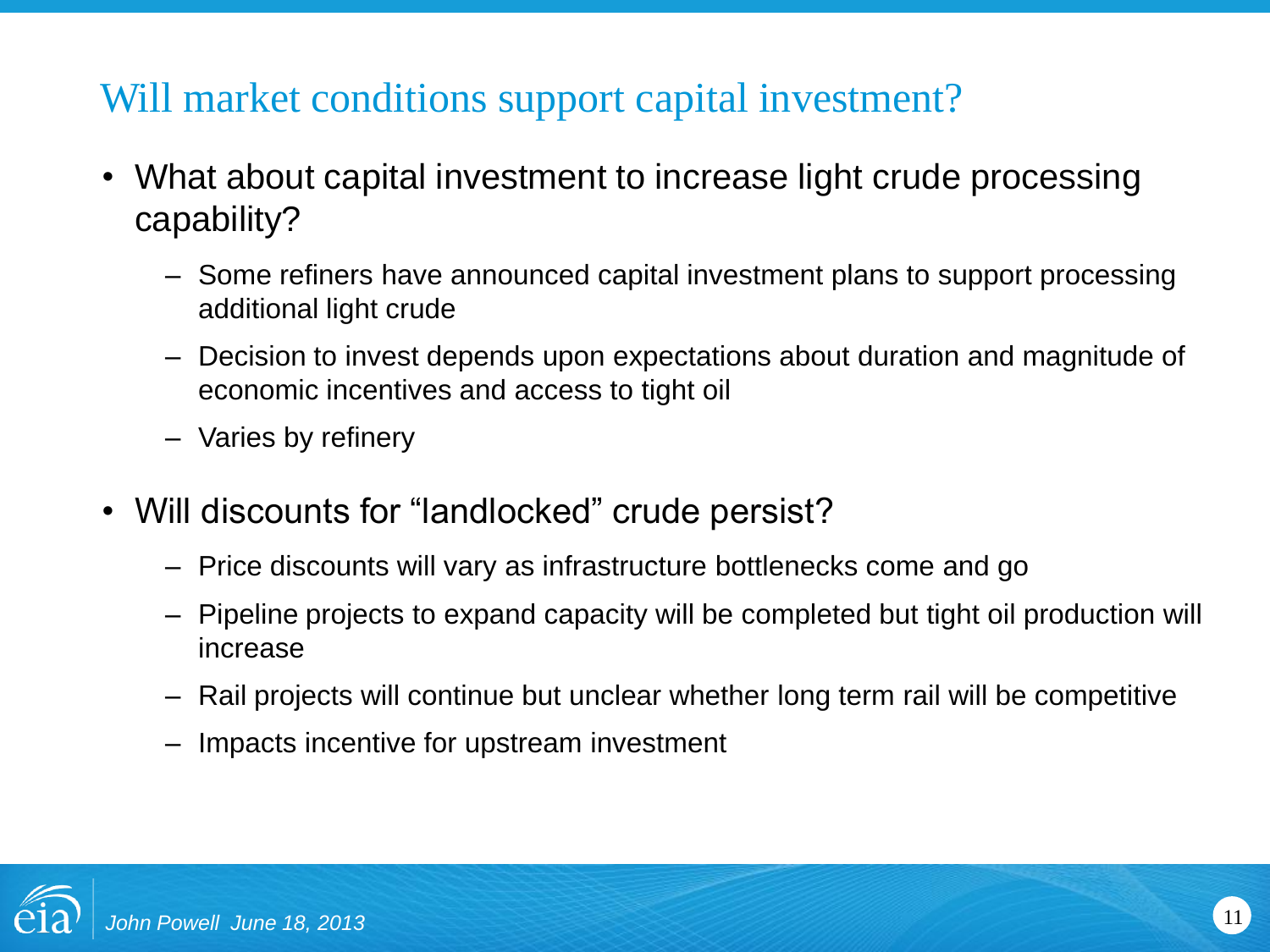Will the export market for petroleum products continue to absorb U.S. refinery production?

- Exports principally supply Latin America and Europe
- Projected growth in Latin American gasoline and diesel demand could be supplied by increased local refinery production, limiting growth in U.S. supply to the region
- European demand projected to slow
- U.S. refineries not currently competitive to supply Asia with diesel and gasoline

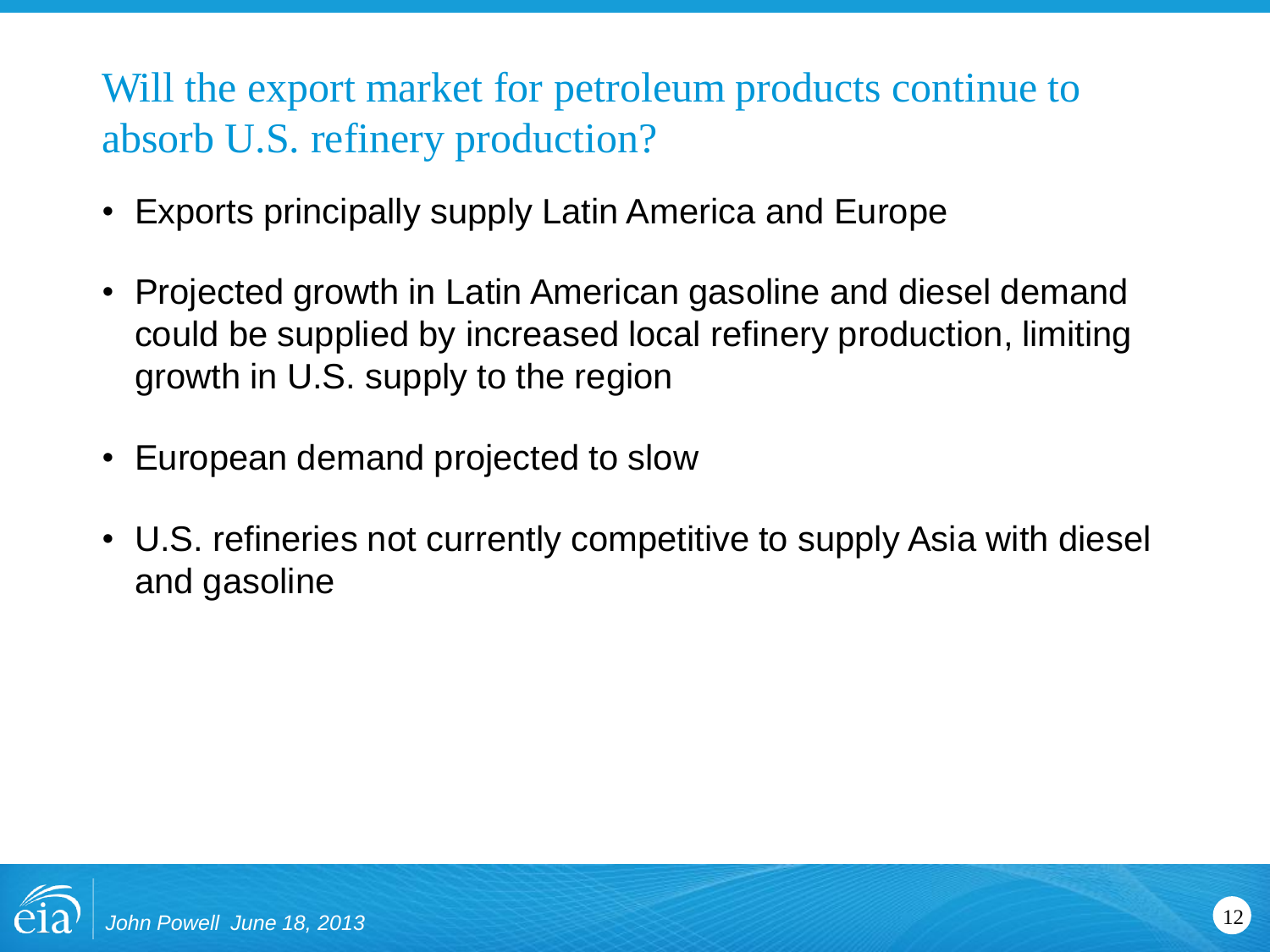# Export licenses not generally required for petroleum products

- Petroleum products include both finished products and intermediates
	- Finished products include motor gasoline, diesel fuel, jet fuel, etc.
	- Intermediates include naphtha, reformate, vacuum gasoil, etc.
- Petroleum products include topped/split crude
- Condensate is subject to Commerce Department export licensing rules
	- Note: EIA treats condensate as a natural gas liquid, which is considered a petroleum product

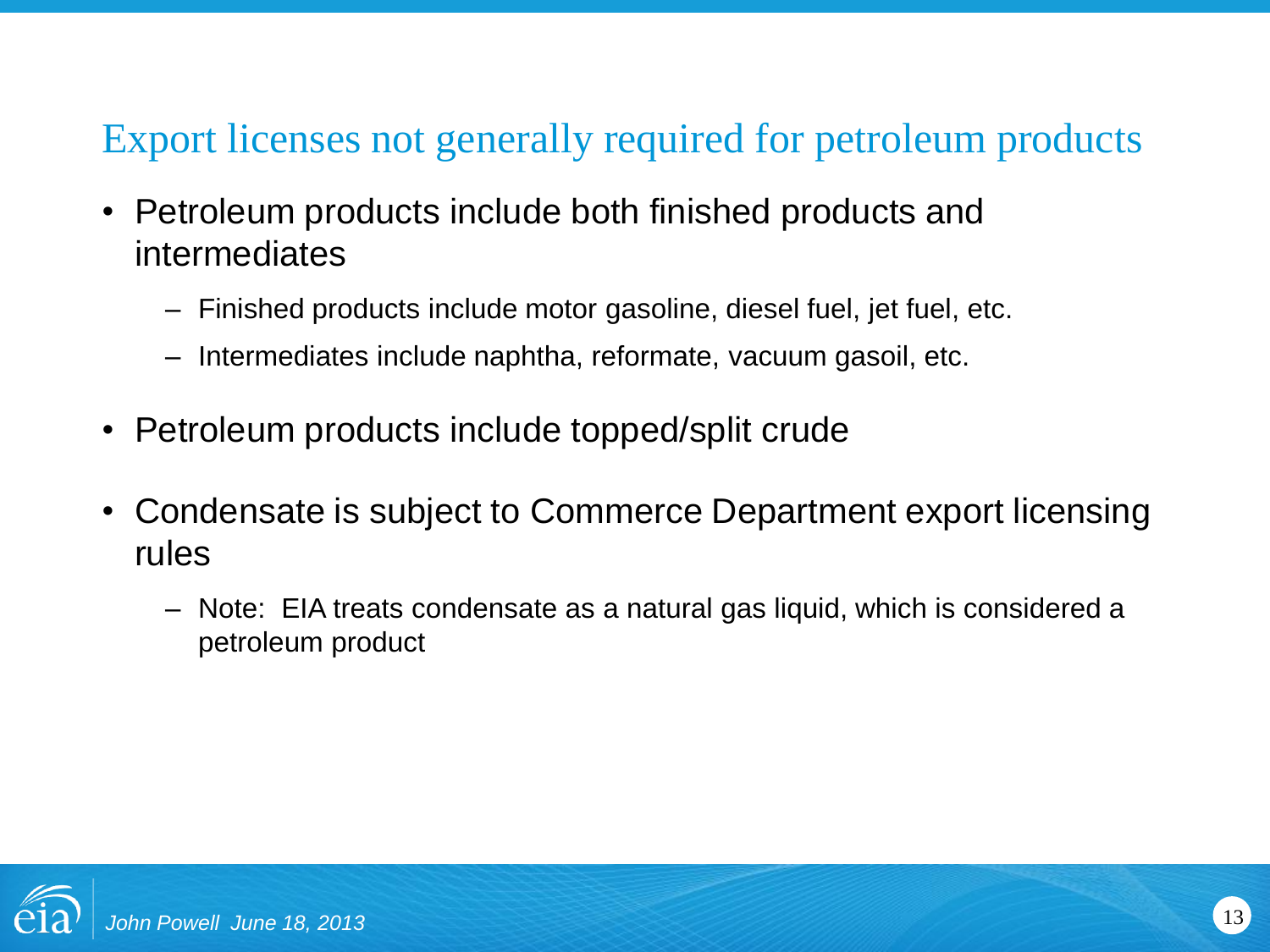### Crude oil exports require licenses



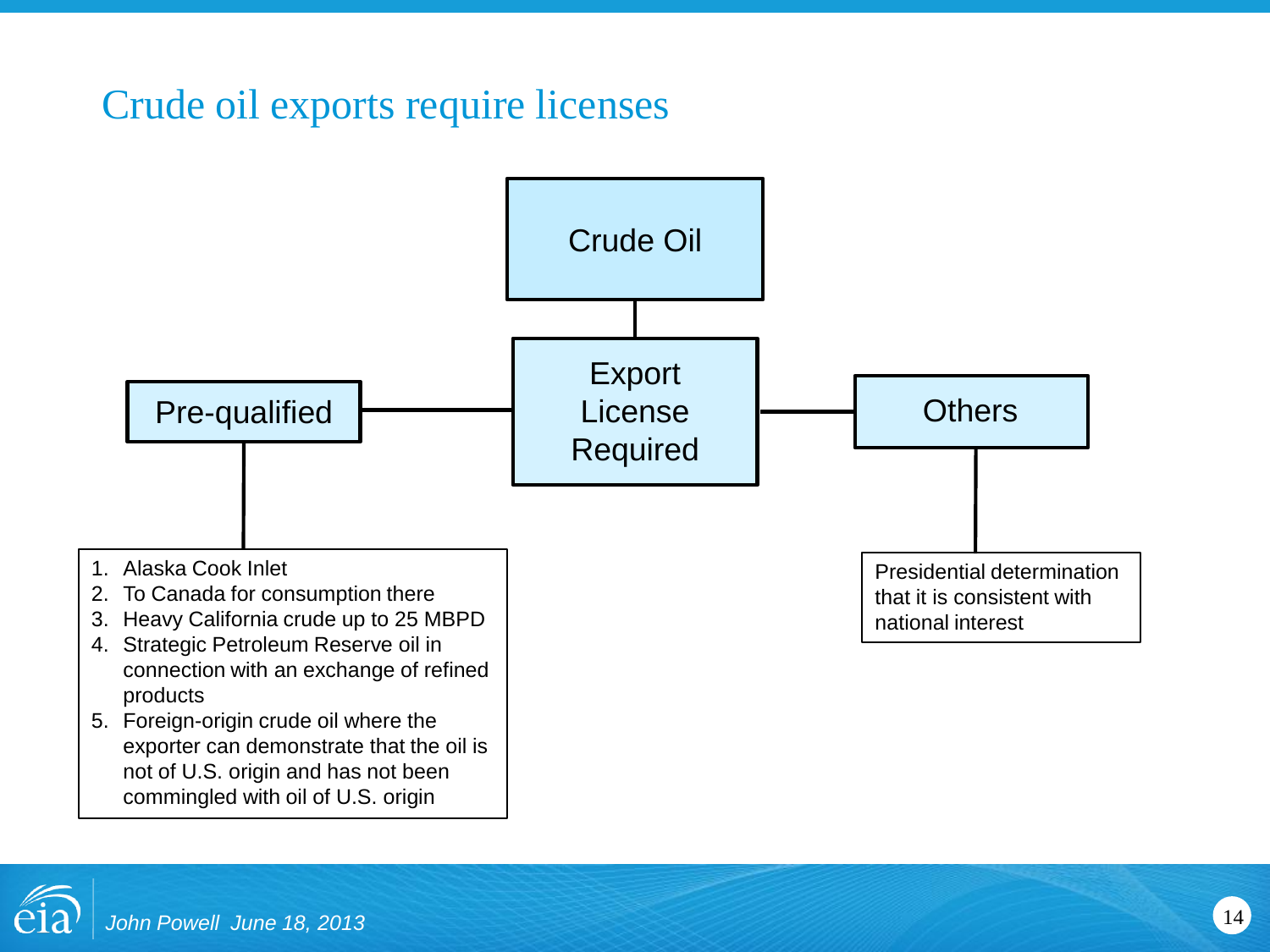# U.S. crude exports to Canada have doubled since 2005 and could continue to increase as pipeline and rail capacity expands

Monthly U.S. crude oil exports to Canada and rest of world thousand barrels per day



*Source: U.S. Energy Information Administration*

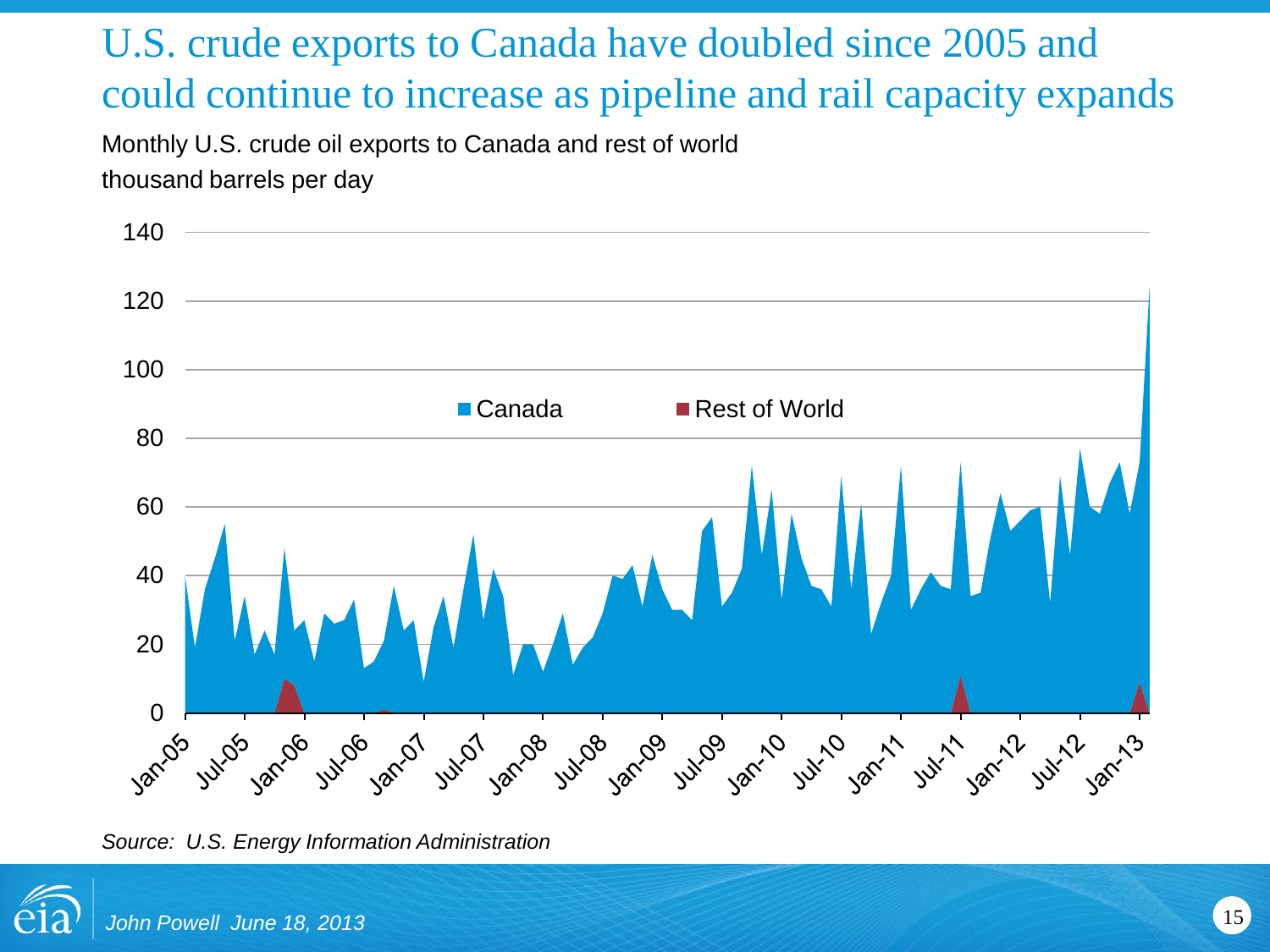# U.S. dependence on imported liquids depends on both supply and demand

U.S. liquid fuel supply million barrels per day



*Source: EIA, Annual Energy Outlook 2013 and Short-Term Energy Outlook, April 2013*